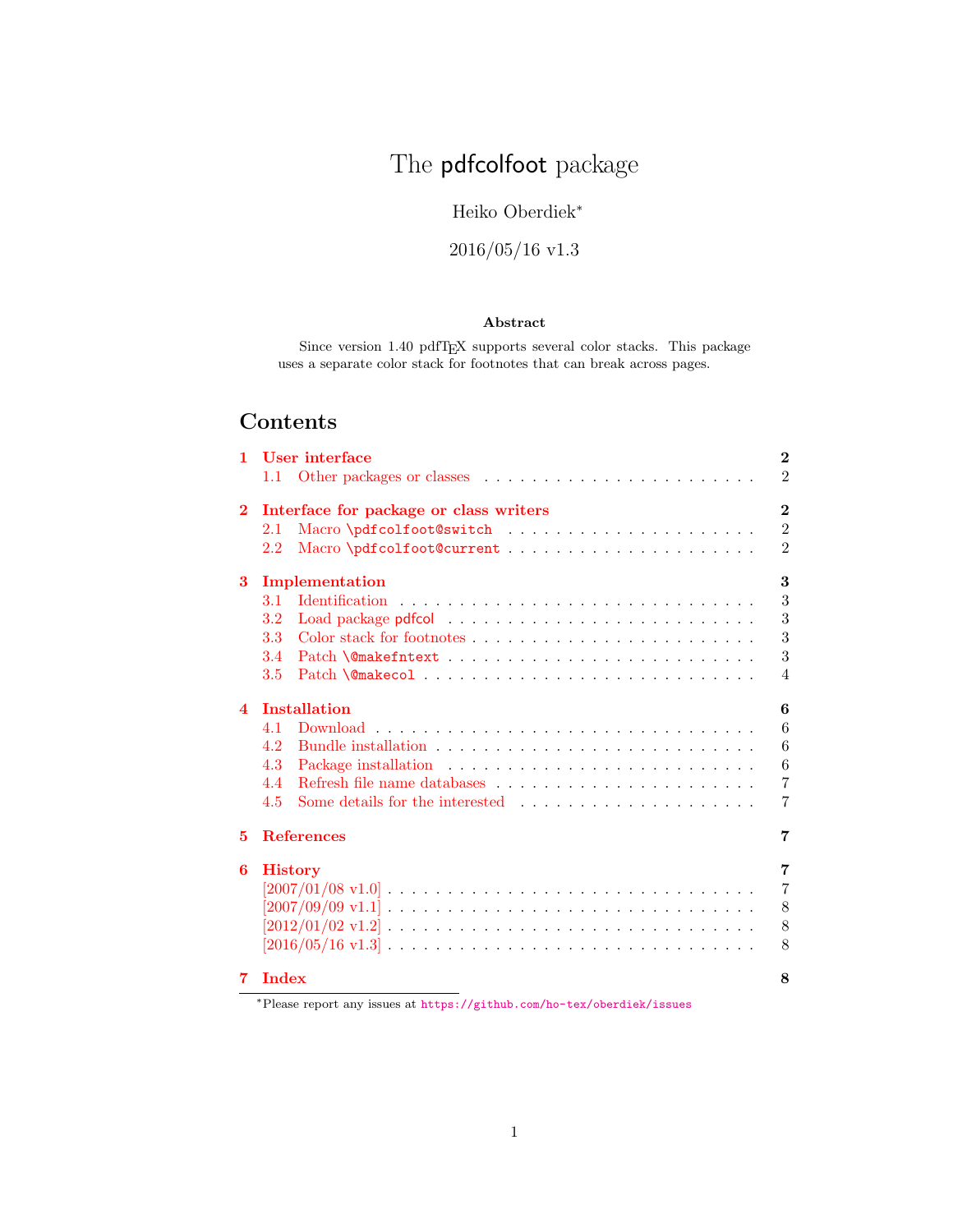# <span id="page-1-0"></span>1 User interface

Just load the package:

\usepackage{pdfcolfoot}

The package assigns a color stack for footnotes and patches the appropriate internal macros to support this color stack.

#### <span id="page-1-1"></span>1.1 Other packages or classes

This package pdfcolfoot redefines \@makecol and \@makefntext. This can cause conflicts if other packages or classes also change these macro in an incompatible way. Sometimes it can help to change the package order.

### <span id="page-1-2"></span>2 Interface for package or class writers

Two macros \pdfcolfoot@switch and \pdfcolfoot@current need to be added to get support of the color stack for footnotes. This package pdfcolfoot already patches many macros to add these two macros. If a package or class that deals with \@makefntext or \@makecol is not recognized by this package, the package/class author can add these two macros in his package/class.

#### <span id="page-1-3"></span>2.1 Macro \pdfcolfoot@switch

Color commands inside footnotes should use the special color stack for footnotes. Macro \pdfcolfoot@switch sets this special color stack. (It can be called several times). But caution, footnotes for minipages should not be affected. This package patches \@makefntext for this purpose.

#### <span id="page-1-4"></span>2.2 Macro \pdfcolfoot@current

In LATEX the footnote stuff goes into box \footins that is placed on the page (\@makecol). Two things need consideration:

- The footnote area should not interfere with the normal color stack. Macro \normalcolor inside a group helps it stores the current color of the normal stack and restores it after the group.
- If a footnote is broken across a page boundary, we need the latest color of the footnote area in the previous page. This is set by macro \pdfcolfoot@current.

As example the changes for \@makecol are shown (however this macro is already patched by this package):

```
\gdef\@makcol{%
  ...
 \setbox\@outputbox\vbox{% or similar
    ...
   \color@begingroup
      \normalcolor
      \footnoterule % using normal color (black)
      \csname pdfcolfoot@current\endcsname
      \unvbox\footins
    \color@endgroup
 }%
```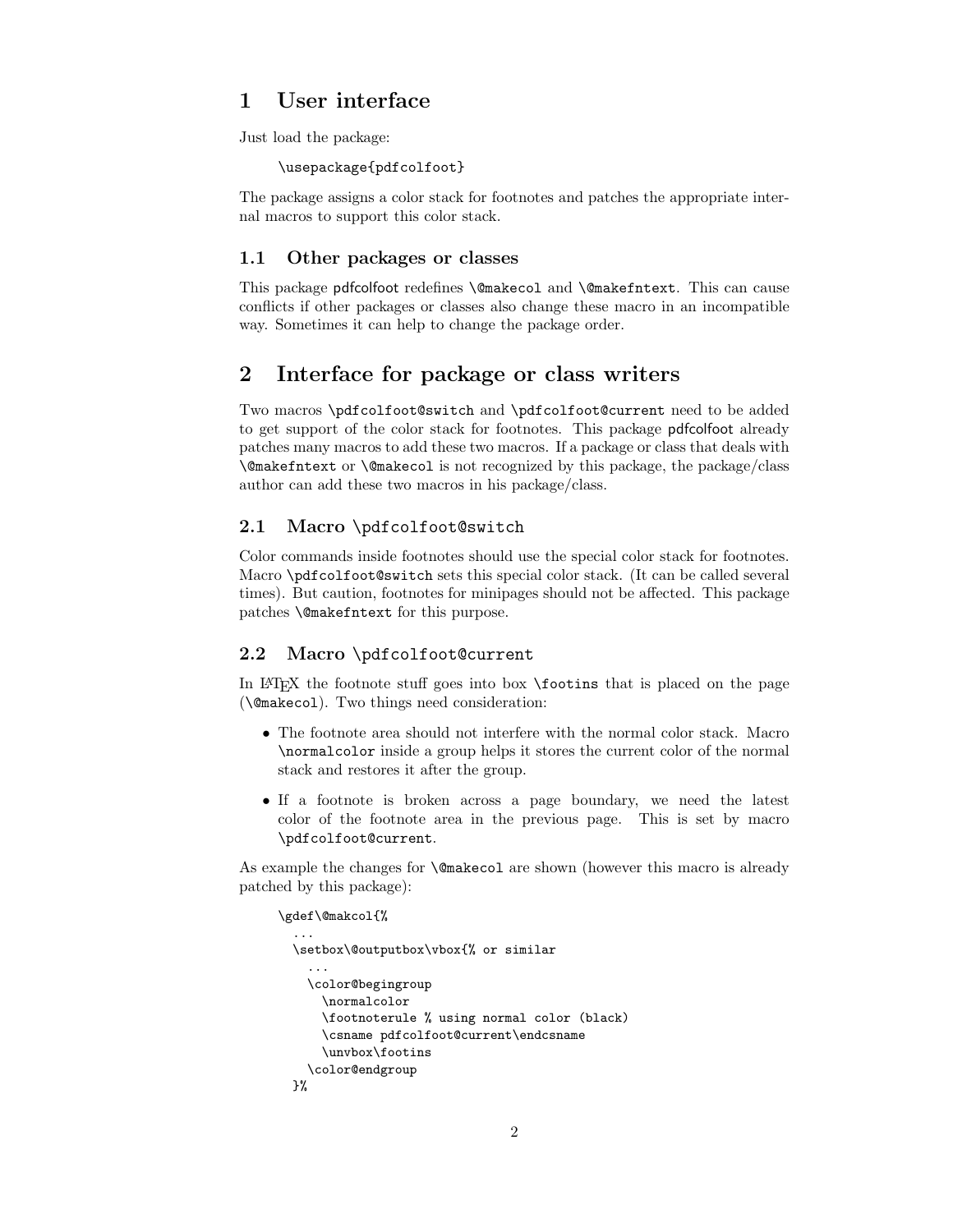... }

We use \csname to call macro \pdfcolfoot@current. If package pdfcolfoot is not loaded, \pdfcolfoot@current is not defined. In this case \csname defines the undefined macro with meaning \relax and we do not get an error because of undefined command.

## <span id="page-2-0"></span>3 Implementation

### <span id="page-2-1"></span>3.1 Identification

```
1 ⟨∗package⟩
2 \NeedsTeXFormat{LaTeX2e}
3 \ProvidesPackage{pdfcolfoot}%
4 [2016/05/16 v1.3 Color stack for footnotes with pdfTeX (HO)]%
```
### <span id="page-2-2"></span>3.2 Load package pdfcol

```
5 \RequirePackage{pdfcol}[2007/09/09]
6 \ifpdfcolAvailable
7 \else
8 \PackageInfo{pdfcolfoot}{%
9 Loading aborted, because color stacks are not available%
10 }%
11 \expandafter\endinput
12 \midfi
```
### <span id="page-2-8"></span><span id="page-2-3"></span>3.3 Color stack for footnotes

<span id="page-2-18"></span>Version 1.0 has used \current@color as initial color stack value, since version 1.1 package pdfcol with its default setting is used. 13 \pdfcolInitStack{foot}

### <span id="page-2-4"></span>3.4 Patch \@makefntext

<span id="page-2-16"></span>\pdfcolfoot@switch Macro \pdfcolfoot@switch switches the color stack. Subsequent color calls uses the color stack for footnotes.

```
14 \newcommand*{\pdfcolfoot@switch}{%
15 \pdfcolSwitchStack{foot}%
16 }
17 \AtBeginDocument{%
18 \newcommand*{\pdfcolfoot@makefntext}{}%
19 \let\pdfcolfoot@makefntext\@makefntext
20 \renewcommand{\@makefntext}[1]{%
21 \pdfcolfoot@makefntext{%
22 \if@minipage
23 \else
24 \pdfcolfoot@switch
25 \setminusfi
26 #1%
27 }%
28 }%
29 }
```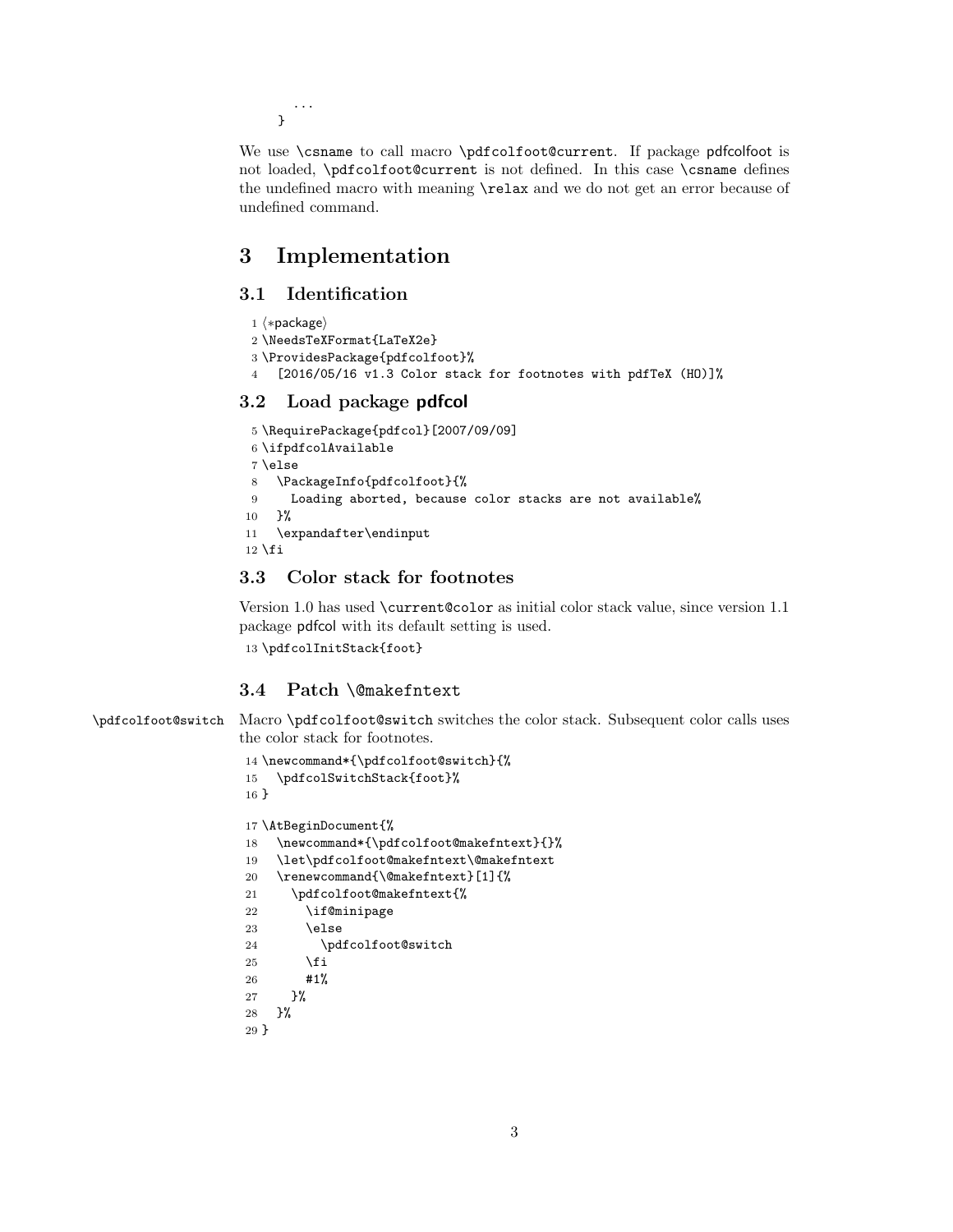#### <span id="page-3-0"></span>3.5 Patch \@makecol

```
\pdfcolfoot@current When the footnote area starts, the color should continue with the latest color
                      value of the previous footnote area. This color is available on the current top of
                      the color stack.
```

```
30 \newcommand*{\pdfcolfoot@current}{%
31 \pdfcolSetCurrent{foot}%
32 }
```
For convenience we use **\detokenize** for patching **\@makecol** and related macros.

```
33 \begingroup\expandafter\expandafter\expandafter\endgroup
34 \expandafter\ifx\csname detokenize\endcsname\relax
35 \PackageWarningNoLine{pdfcolfoot}{%
36 Missing e-TeX for patching \string\@makecol
37 }%
38 \expandafter\endinput
39 \fi
40 \newif\ifPCF@result
41 \def\pdfcolfoot@patch#1{%
42 \ifx#1\@undefined
43 \else
44 \ifx#1\relax
45 \else
46 \begingroup
47 \toks@{}%
48 \let\on@line\@empty
49 \expandafter\PCF@CheckPatched
50 \detokenize\expandafter{#1pdfcolfoot@current}\@nil
51 \ifPCF@result
52 \PackageInfo{pdfcolfoot}{\string#1\space is already patched}%
53 \else
54 \expandafter\PCF@CanPatch
55 \detokenize\expandafter{%
56 #1\setbox\@outputbox\vbox{\footnoterule}%
57 }%
58 \@nil
59 \ifPCF@result
60 \PackageInfo{pdfcolfoot}{\string#1 is being patched}%
61 \expandafter\PCF@PatchA#1\PCF@nil#1%
62 \else
63 \PackageInfo{pdfcolfoot}{%
64 \string#1\space cannot be patched%
65 }%
66 \quad \overrightarrow{fi}67 \fi
68 \expandafter\endgroup
69 \the\toks@
70 \ifmmode \overline{10}\else \times 10 \ifmmode \overline{10}\else \times 10 \fi71 \fi
72 }
73 \expandafter\def\expandafter\PCF@CheckPatched
74 \expandafter#\expandafter1\detokenize{pdfcolfoot@current}#2\@nil{%
75 \ifx\\#2\\%
76 \PCF@resultfalse
77 \else
78 \PCF@resulttrue
```

```
79 \fi
```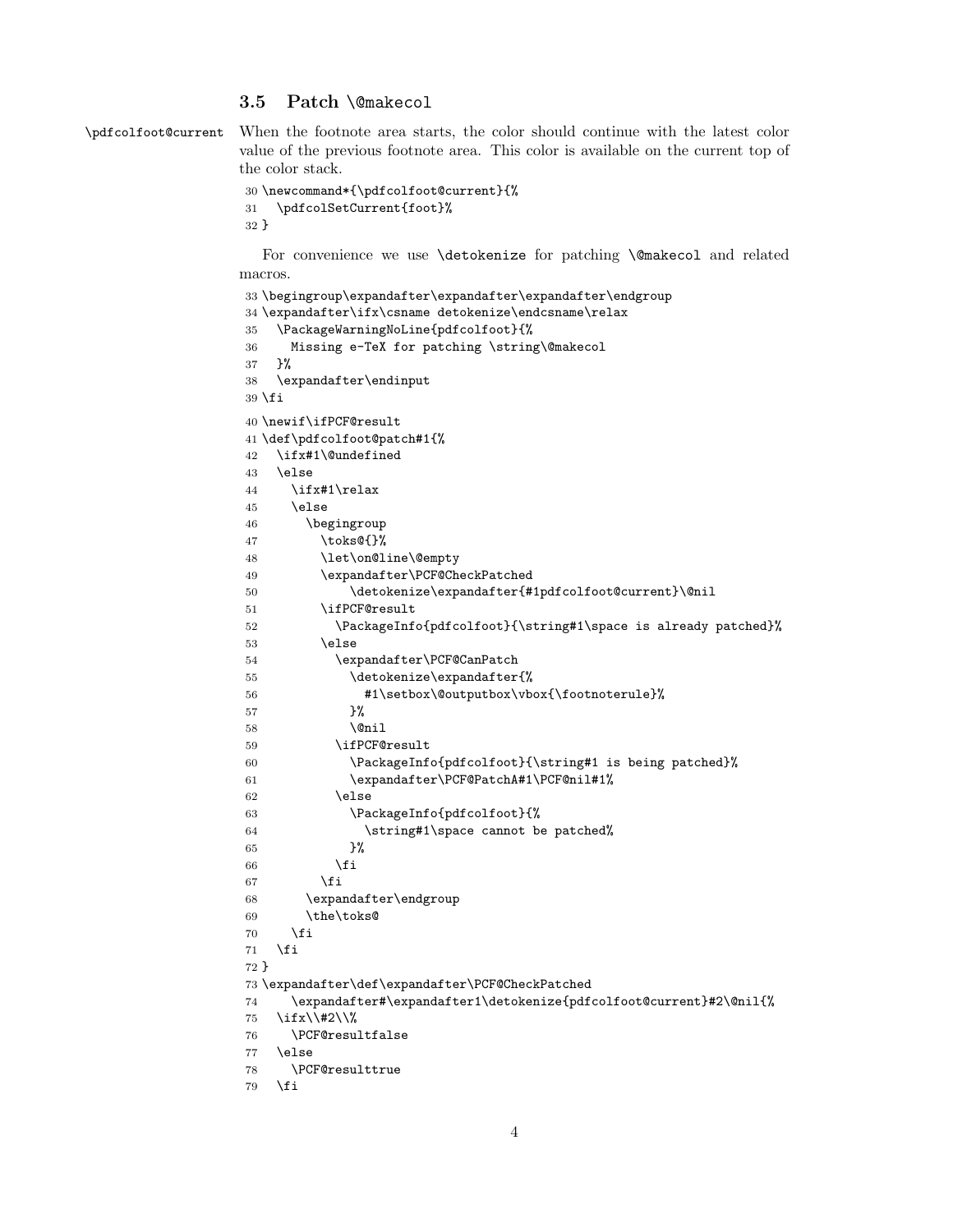```
80 }
81 \edef\PCF@BraceLeft{\string{}
82 \edef\PCF@BraceRight{\string}}
83 \begingroup
84 \edef\x{\endgroup
85 \def\noexpand\PCF@CanPatch
86 ##1\detokenize{\setbox\@outputbox\vbox}\PCF@BraceLeft
87 ##2\detokenize{\footnoterule}##3\PCF@BraceRight
88 }%
89 \x#4\@nil{%
90 \ifx\\#2#3#4\\%
91 \PCF@resultfalse
92 \else
93 \PCF@resulttrue
94 \fi
95 }
96 \def\PCF@PatchA#1\setbox\@outputbox\vbox#2#3\PCF@nil#4{%
97 \PCF@PatchB{#1}#2\PCF@nil{#3}#4%
98 }
99 \def\PCF@PatchB#1#2\footnoterule#3\PCF@nil#4#5{%
100 \toks@{%
101 \def#5{%
102 #1%
103 \setbox\@outputbox\vbox{%
104 #2%
105 \footnoterule
106 \pdfcolfoot@current
107 #3%
108 }%
109 #4%
110 }%
111 }%
112 }
113 \def\pdfcolfoot@all#1{%
114 \begingroup
115 \let\on@line\@empty
116 \PackageInfo{pdfcolfoot}{%
117 Patching \string\@makecol\space macros (#1)%
118 }%
119 \endgroup
```
<span id="page-4-26"></span><span id="page-4-25"></span><span id="page-4-18"></span><span id="page-4-13"></span><span id="page-4-8"></span><span id="page-4-2"></span><span id="page-4-1"></span>LATEX base macro:

<span id="page-4-3"></span>\pdfcolfoot@patch\@makecol

Class aastex:

<span id="page-4-4"></span>\pdfcolfoot@patch\@makecol@pptt

Class memoir:

- <span id="page-4-16"></span>\pdfcolfoot@patch\mem@makecol
- <span id="page-4-17"></span>\pdfcolfoot@patch\mem@makecolbf

<span id="page-4-15"></span>\pdfcolfoot@patch\m@mopfootnote

Class revtex4:

<span id="page-4-0"></span>\pdfcolfoot@patch\@combineinserts

Package changebar:

<span id="page-4-14"></span>\pdfcolfoot@patch\ltx@makecol

Package dblfnote:

<span id="page-4-11"></span>\pdfcolfoot@patch\dfn@latex@makecol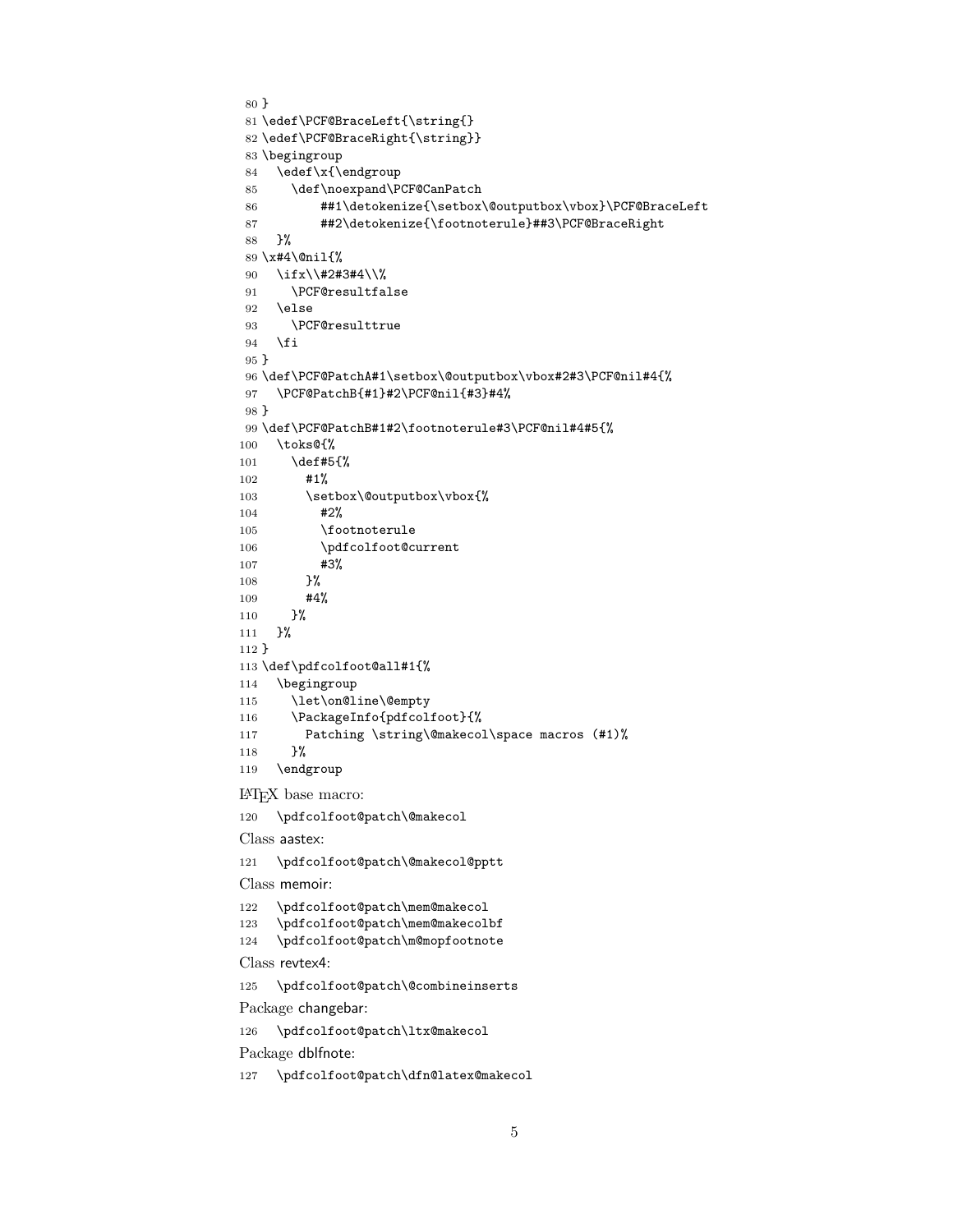Package fancyhdr:

<span id="page-5-9"></span><span id="page-5-8"></span><span id="page-5-5"></span> \pdfcolfoot@patch\latex@makecol Package lscape: \pdfcolfoot@patch\LS@makecol Package lineno: \pdfcolfoot@patch\@LN@orig@makecol Package stfloats: \pdfcolfoot@patch\org@makecol \pdfcolfoot@patch\fn@makecol 133 } \AtBeginDocument{\pdfcolfoot@all{AtBeginDocument}} \pdfcolfoot@all{AtEndOfPackage}

```
136 ⟨/package⟩
```
### <span id="page-5-0"></span>4 Installation

#### <span id="page-5-1"></span>4.1 Download

**Package.** This package is available on  $CTAN^1$  $CTAN^1$ :

[CTAN:macros/latex/contrib/oberdiek/pdfcolfoot.dtx](https://ctan.org/tex-archive/macros/latex/contrib/oberdiek/pdfcolfoot.dtx) The source file.

[CTAN:macros/latex/contrib/oberdiek/pdfcolfoot.pdf](https://ctan.org/tex-archive/macros/latex/contrib/oberdiek/pdfcolfoot.pdf) Documentation.

Bundle. All the packages of the bundle 'oberdiek' are also available in a TDS compliant ZIP archive. There the packages are already unpacked and the documentation files are generated. The files and directories obey the TDS standard.

[CTAN:install/macros/latex/contrib/oberdiek.tds.zip](http://mirrors.ctan.org/install/macros/latex/contrib/oberdiek.tds.zip)

TDS refers to the standard "A Directory Structure for TEX Files" ([CTAN:pkg/](http://ctan.org/pkg/tds) [tds](http://ctan.org/pkg/tds)). Directories with texmf in their name are usually organized this way.

### <span id="page-5-2"></span>4.2 Bundle installation

Unpacking. Unpack the oberdiek.tds.zip in the TDS tree (also known as texmf tree) of your choice. Example (linux):

unzip oberdiek.tds.zip -d ~/texmf

#### <span id="page-5-3"></span>4.3 Package installation

Unpacking. The .dtx file is a self-extracting docstrip archive. The files are extracted by running the .dtx through plain T<sub>E</sub>X:

tex pdfcolfoot.dtx

<span id="page-5-4"></span><sup>1</sup>[CTAN:pkg/pdfcolfoot](http://ctan.org/pkg/pdfcolfoot)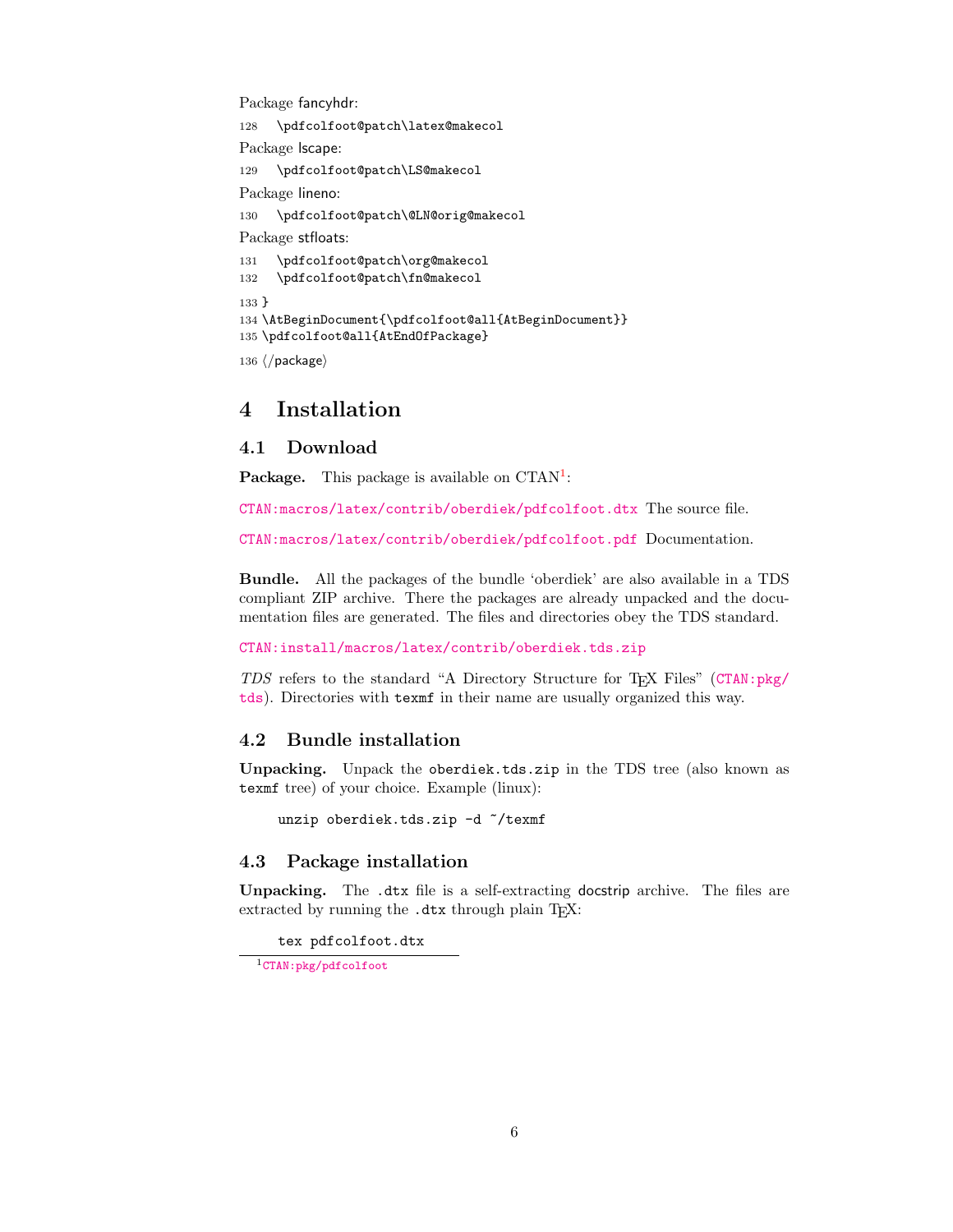TDS. Now the different files must be moved into the different directories in your installation TDS tree (also known as texmf tree):

```
\verb|pdfoot.sty| \rightarrow \verb|tex|/object/cb| \verb|order/pdfcolfoot.sty|pdfcolfoot.pdf \rightarrow doc/lates/oberdiek/pdfcolfoot.pdfpdfcolfoot. dt x \rightarrow source/lates/oberdiek/pdfcolfoot. dt x
```
If you have a docstrip.cfg that configures and enables docstrip's TDS installing feature, then some files can already be in the right place, see the documentation of docstrip.

#### <span id="page-6-0"></span>4.4 Refresh file name databases

If your T<sub>E</sub>X distribution (T<sub>E</sub>X Live, MiKT<sub>E</sub>X,  $\ldots$ ) relies on file name databases, you must refresh these. For example, TEX Live users run texhash or mktexlsr.

#### <span id="page-6-1"></span>4.5 Some details for the interested

**Unpacking with LATEX.** The  $\cdot$  dtx chooses its action depending on the format:

plain TEX: Run docstrip and extract the files.

LATEX: Generate the documentation.

If you insist on using  $L^2T_FX$  for docstrip (really, docstrip does not need  $L^2T_FX$ ), then inform the autodetect routine about your intention:

```
latex \let\install=y\input{pdfcolfoot.dtx}
```
Do not forget to quote the argument according to the demands of your shell.

Generating the documentation. You can use both the .dtx or the .drv to generate the documentation. The process can be configured by the configuration file ltxdoc.cfg. For instance, put this line into this file, if you want to have A4 as paper format:

\PassOptionsToClass{a4paper}{article}

An example follows how to generate the documentation with pdfL<sup>AT</sup>FX:

```
pdflatex pdfcolfoot.dtx
makeindex -s gind.ist pdfcolfoot.idx
pdflatex pdfcolfoot.dtx
makeindex -s gind.ist pdfcolfoot.idx
pdflatex pdfcolfoot.dtx
```
# <span id="page-6-2"></span>5 References

[1] Heiko Oberdiek: *The pdfcol package*; 2007/09/09; [CTAN:pkg/pdfcol](http://ctan.org/pkg/pdfcol).

### <span id="page-6-3"></span>6 History

<span id="page-6-4"></span> $[2007/01/08 \text{ v}1.0]$ 

• First version.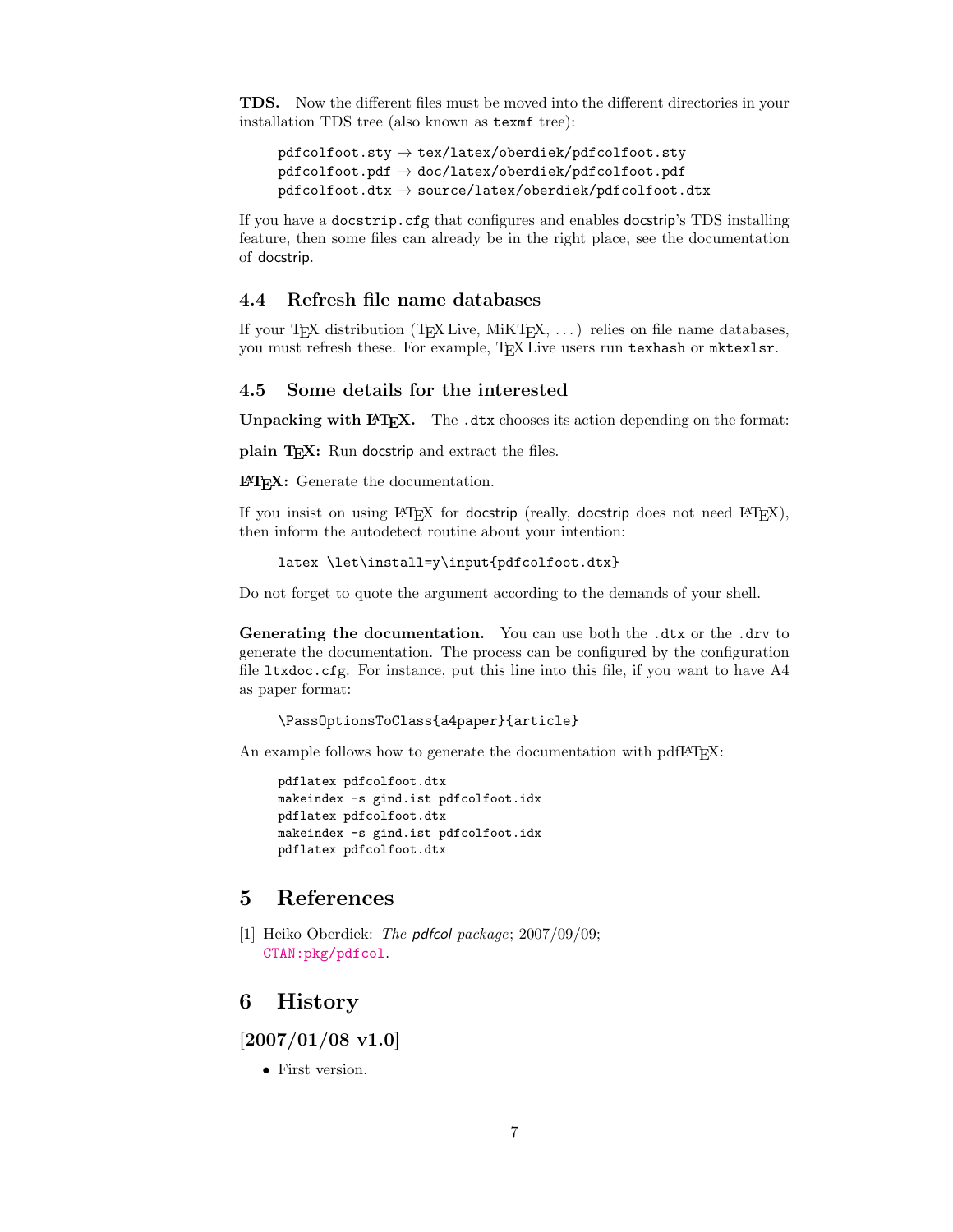# <span id="page-7-0"></span> $[2007/09/09 \text{ v}1.1]$

- Use of package pdfcol.
- Test file added.

## <span id="page-7-1"></span>[2012/01/02 v1.2]

• Support updated for memoir 2011/03/06 v3.6j. (Thanks Bob for the bug report.)

# <span id="page-7-2"></span> $[2016/05/16 \text{ v}1.3]$

• Documentation updates.

# <span id="page-7-3"></span>7 Index

Numbers written in italic refer to the page where the corresponding entry is described; numbers underlined refer to the code line of the definition; plain numbers refer to the code lines where the entry is used.

| <b>Symbols</b>                                                                                        | L                                                                       |
|-------------------------------------------------------------------------------------------------------|-------------------------------------------------------------------------|
| $\text{QUN@orig@makecol} \dots \dots \dots \dots \ 130$                                               | $\texttt{latex@makecol}$ 128                                            |
| $\sqrt{$ Combineinserts $125$                                                                         | \LS@makecol  129                                                        |
|                                                                                                       | $\texttt{ltx@makecol}$ 126                                              |
| \@makecol  36, 117, 120                                                                               |                                                                         |
| \@makecol@pptt  121                                                                                   | М                                                                       |
| $\{\mathsf{Omakefntext} \dots \dots \dots \dots \ 19, 20\}$                                           | $\mho$ gmopfootnote  124                                                |
| \@nil  50, 58, 74, 89                                                                                 | $\mbox{\tt \label{thm:main} \label{thm:main}$<br>$\m$ em@makecolbf  123 |
| $\sqrt{$ Coutputbox  56, 86, 96, 103                                                                  |                                                                         |
| $\text{Qundefined} \dots \dots \dots \dots \dots$<br>42                                               | $\mathbf N$                                                             |
| $\sqrt{25.90}$                                                                                        | $\text{NeedsTeXFormat}$ 2                                               |
|                                                                                                       | $\neq$ 0.14, 18, 30                                                     |
| $\mathbf{A}$                                                                                          | 40                                                                      |
| \AtBeginDocument  17, 134                                                                             |                                                                         |
|                                                                                                       | O                                                                       |
| $\mathbf C$                                                                                           | $\on$ line  48, 115                                                     |
| $\Gamma$ . $\frac{34}{10}$                                                                            |                                                                         |
|                                                                                                       |                                                                         |
|                                                                                                       | P                                                                       |
| D                                                                                                     | $\text{PackageInfo} \dots \dots \ 8, 52, 60, 63, 116$                   |
| $\det \{ \cdot \cdot \cdot \cdot \cdot 50, 55, 74, 86, 87 \}$                                         | $\{Pack\}$ PackageWarningNoLine  35                                     |
| \dfn@latex@makecol  127                                                                               | $\P$ CF@BraceLeft  81,86                                                |
|                                                                                                       | $\P$ CF@BraceRight  82,87                                               |
| E                                                                                                     | $\PCF@CanPatch$ 54,85                                                   |
| $\end{math}$ caname  34                                                                               | $\P$ CF@CheckPatched  49,73                                             |
| $\end{$                                                                                               | $\PCF@nil$ 61, 96, 97, 99                                               |
|                                                                                                       |                                                                         |
| F                                                                                                     |                                                                         |
| $\{\texttt{fn@makecol} \dots \dots \dots \dots \ 132\}$                                               | $\P$ CF@resultfalse  76.91                                              |
|                                                                                                       | $\PCF@resulttrue$ 78, 93                                                |
|                                                                                                       | $\pdfco1foot$ all $113, 134, 135$                                       |
| L                                                                                                     | $\pdfco1foot@current \ldots \ldots \frac{30}{106}$                      |
| $\verb \inf@minipage   22 $                                                                           | \pdfcolfoot@makefntext  18, 19, 21                                      |
| \ifPCF@result $\ldots \ldots \ldots$ 40, 51, 59                                                       | $\phi$ fcolfoot@patch  41,                                              |
| $\ifptfcolAvailable \ldots \ldots \ldots 6$<br>\if $x \ldots \ldots \ldots \ldots 34, 42, 44, 75, 90$ | 120, 121, 122, 123, 124, 125,<br>126, 127, 128, 129, 130, 131, 132      |